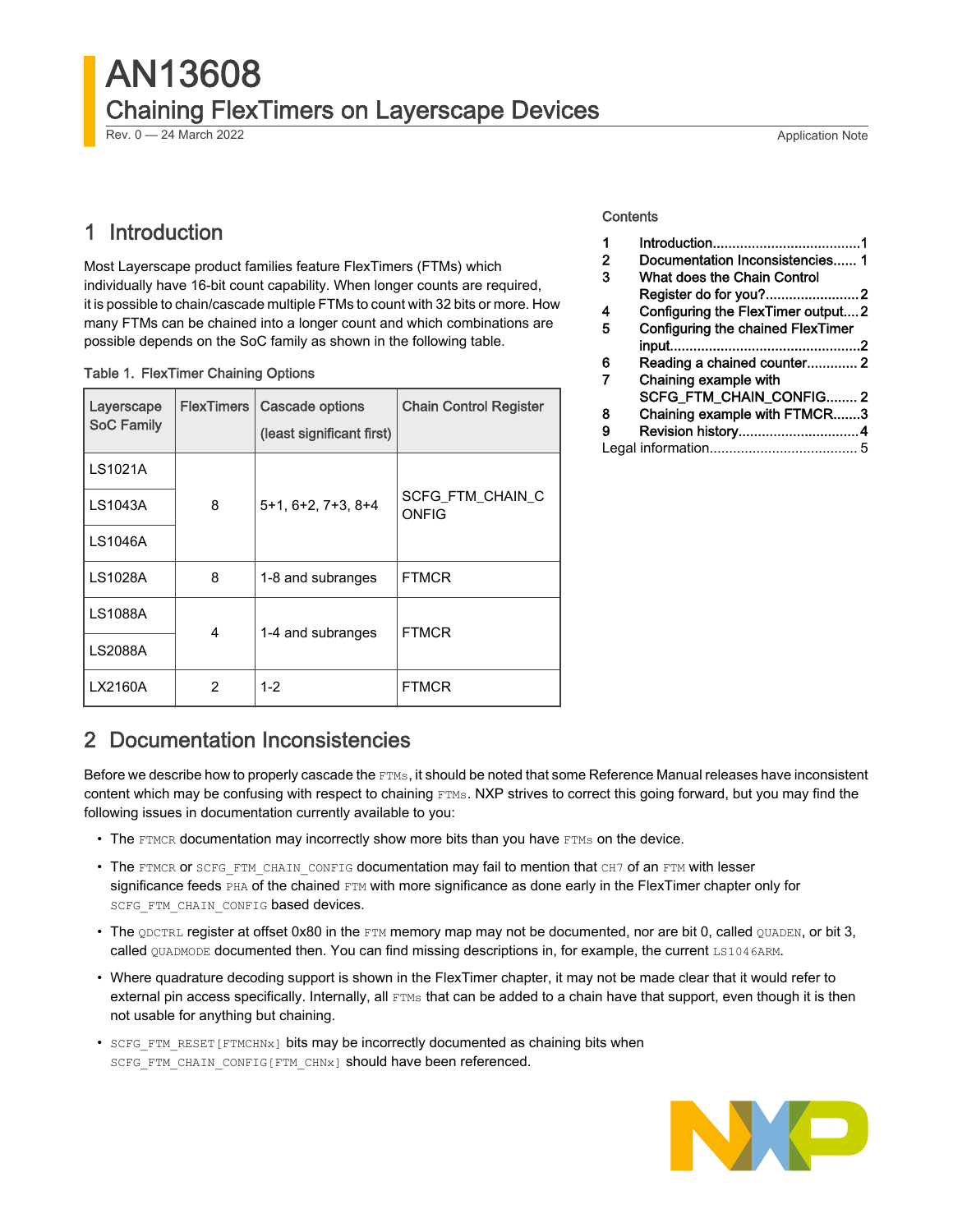<span id="page-1-0"></span>• SCFG FTM CHAIN CONFIG[FTM CHNx] documentation does not state that the higher numbered FTM is the least significant part and the lower numbered  $FTM$  the most significant part of a chained 32-bit counter.

Keep checking for the latest documentation to ensure that you will over time see necessary corrections.

## 3 What does the Chain Control Register do for you?

Whenever an  $FTM$  overflows, the overflow must be propagated as an appropriate counter signal to the  $FTM$  forming the next stage of the chain. The control register enables the SoC logic that externally connects FTMs. What happens is that the output of FTM<x> channel 7 is connected to the quadrature decoder logic of  $ETM < y>Y$ . The quadrature decoder then clocks the pre-scaler of that  $ETM$ . SoCs with FTMCR as control register in general permit more flexibility in chaining FTMs.

So to make the chain work, we not only must set the control register, but we also must program FTM outputs and inputs correspondingly.

## 4 Configuring the FlexTimer output

In a chain, every  $FTM$  but the last one needs a special output configuration. To configure channel 7 of an  $FTM$  for chaining, we might think that we need a toggle whenever the timer overflows. The problem with that is however that the next timer would only count with half the intended frequency as it only gets the right edge to count every second toggle. What we want is to generate a pulse so that the next timer will count up every time the current one overflows.

One option to do that is to set C7SC[MSB] and C7SC[ELSB], which in combination select the mode of "Edge-Aligned PWM" and a configuration of "High-true pulses (clear output on match-up)". To complete the setup we also want to set  $\text{cv}$  to 0xffff, so that our pulse gets generated at the right time.

## 5 Configuring the chained FlexTimer input

In a chain every FTM but the first one needs a special input configuration. On the  $FFM<sub>Y</sub>$  that should count via its quadrature decoder, we want to set it to decode count and direction by setting **QDCTRL[QUADMODE]** in addition to enabling it via  $\Omega$ DCTRL [QUADEN]. This allows us to count the pulses generated by the FTM<x> that feeds us via the PHA quadrature decoder input.

## 6 Reading a chained counter

As the multiple 16b CNT registers cannot be read atomically, a wrap from one value to the next can occur at any time, leading to an inconsistent readout of the current value. The usual procedure to overcome it is the following:

- Read all 16b values of the chained CNT registers in the first set of variables starting with the most significant counter and ending with the least significant counter
- Read all 16b values again in the same order into a second set of variables, excluding the least significant  $\text{CNT register}$
- Compare the first set with the second set. If they differ, start again from the top.
- Use the first set of variables as the consistent chained counter value.

This sequence exploits the fact that reads are much faster than the least significant counter can ever overflow. The likelihood of encountering an overflow during the read sequence is therefore low. If an overflow occurs it will be detected and the next attempt would then succeed to read all values without any overflows in the chain. Unconditionally retrying on any difference is a necessity though as, for example, interrupts could affect the timing and add unexpected delays.

## 7 Chaining example with SCFG\_FTM\_CHAIN\_CONFIG

The following describes a simple example to chain FTMs 2 and 6 on an LS1046A into a 32-bit counter as an example for SoCs built with SCFG\_FTM\_CHAIN\_CONFIG. FTM6 is counting with a reduced RTC clock in this example to make the count easily observable and the overflow will then clock FTM2 to form a 32-bit timer. The example can also be used on the LS1043A or LS1021A families, provided the appropriate clocking for the hardware is selected.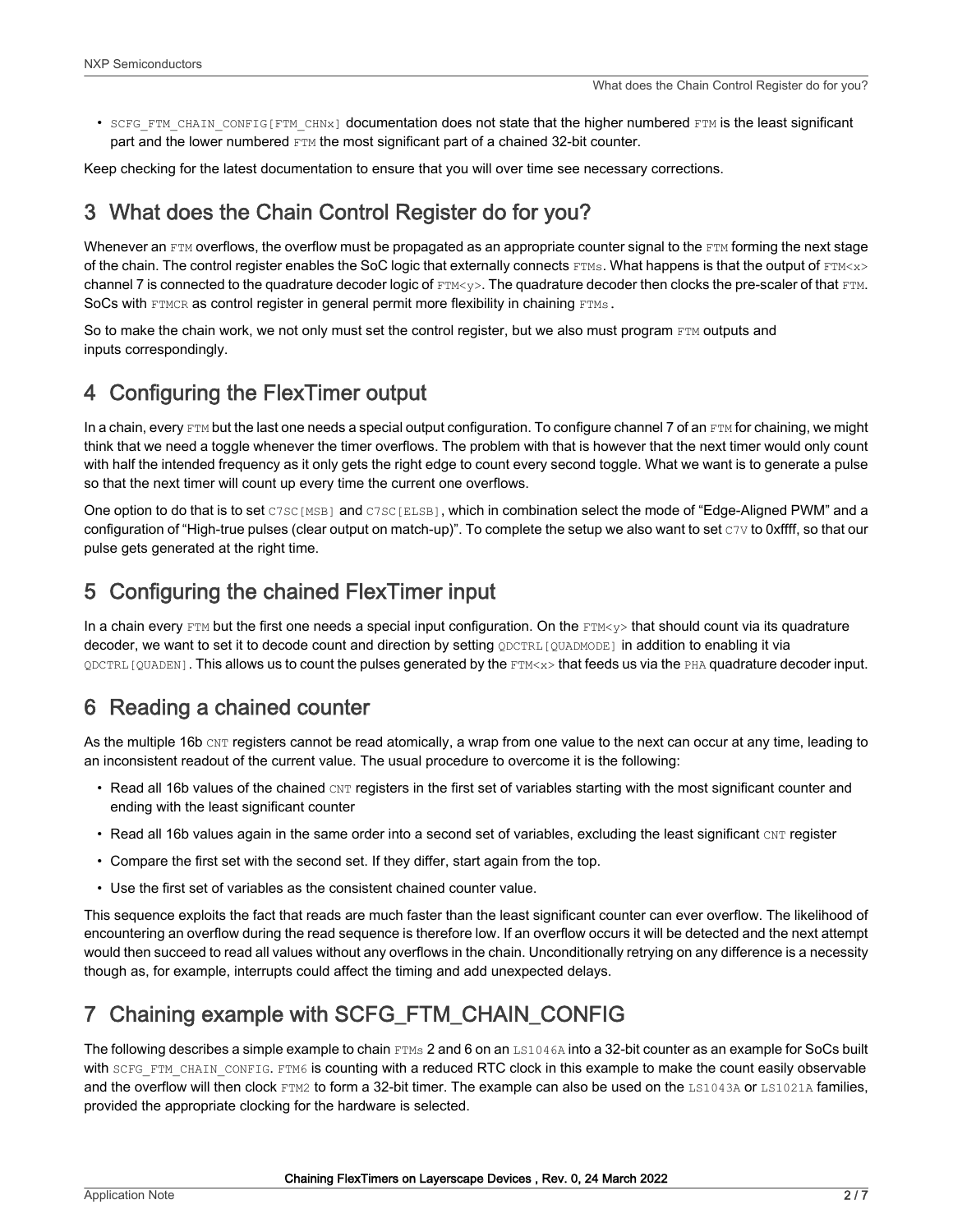<span id="page-2-0"></span>The example only shows the steps necessary for chaining timers and basic counter enablement. Other required initialization steps or application necessities are omitted and must be applied as described in the SoC reference manual.

To permit reproducing the example easily, simple U-Boot commands are used to directly write the registers. Note that register access in this example is Big Endian to match the memory map, that is, the 32-bit words written are byte swapped.

Table 2. Chaining of FTM2 and 6 on LS1046A

| U-Boot command                      | <b>Description</b>                                       |
|-------------------------------------|----------------------------------------------------------|
| $\Rightarrow$ mw. 29e0054 05000000  | Enable FTM mode on FTM2 (msb counter)                    |
| $\Rightarrow$ mw. 2a20054 05000000  | Enable FTM mode on FTM6 (Isb counter)                    |
| $=$ mw.l 29e0008 ffff0000           | Set Modulo to max for a free running counter             |
| $\Rightarrow$ mw.l 2a20008 ffff0000 | Set Modulo to max for a free running counter             |
| $=$ mw.l 1570154 00400000           | Use SCFG FTM CHAIN CONFIG to chain FTM2 and FTM6         |
| $\Rightarrow$ mw. 2a20044 28000000  | Set FTM6 C7SC[MSB ELSB] to generate a pulse              |
| $\Rightarrow$ mw.l 2a20048 ffff0000 | Set FTM6 C7V to 0xffff to generate a pulse at wrap time  |
| $=$ mw.I 29e0080 09000000           | Set FTM2 QDCTRL[QUADMODE]QUADEN]                         |
| $=$ mw.l 2a20000 12000000           | Enable RTC clock / 4 for FTM2 as example reference clock |

The choice of the reference clock is arbitrary. A slow clock was chosen so that when dumping the CNT registers it is easier to observe the operation of the timer chain.

## 8 Chaining example with FTMCR

The following describes an example to chain FTMs 5 through 7 on an LS1028A into a 48-bit counter as example for SoCs built with FTMCR. To permit reproducing it easily, simple U-Boot commands are used to directly write the registers.

The example only shows the steps necessary for chaining timers and basic counter enablement. Other required initialization steps or application necessities are omitted and must be applied as described in the SoC reference manual.

| U-Boot command                      | <b>Description</b>                                      |
|-------------------------------------|---------------------------------------------------------|
| => mw.l 2860054 00000005            | Enable FTM mode on FTM7 (msb counter)                   |
| => mw.l 2850054 00000005            | Enable FTM mode on FTM6                                 |
| $=$ mw.l 2840054 00000005           | Enable FTM mode on FTM5 (Isb counter)                   |
| $\Rightarrow$ mw.I 2860008 0000ffff | Set Modulo to max for a free running counter            |
| => mw.l 2850008 0000ffff            | Set Modulo to max for a free running counter            |
| $=$ mw. 2840008 0000ffff            | Set Modulo to max for a free running counter            |
| l => mw.l 1e00960 00000030          | Use FTMCR to chain FTM5-7                               |
| $=$ mw.l 2840044 00000028           | Set FTM5 C7SC[MSB ELSB] to generate a pulse             |
| $=$ mw.l 2840048 0000ffff           | Set FTM5 C7V to 0xffff to generate a pulse at wrap time |
| $=$ mw. 2850080 00000009            | Set FTM6 QDCTRL[QUADMODE]QUADEN]                        |
| l => mw.l 2850044 00000028          | Set FTM6 C7SC[MSB ELSB] to generate a pulse             |

Table 3. Chaining of FTMs 5 through 7 on an LS1028A

Table continues on the next page...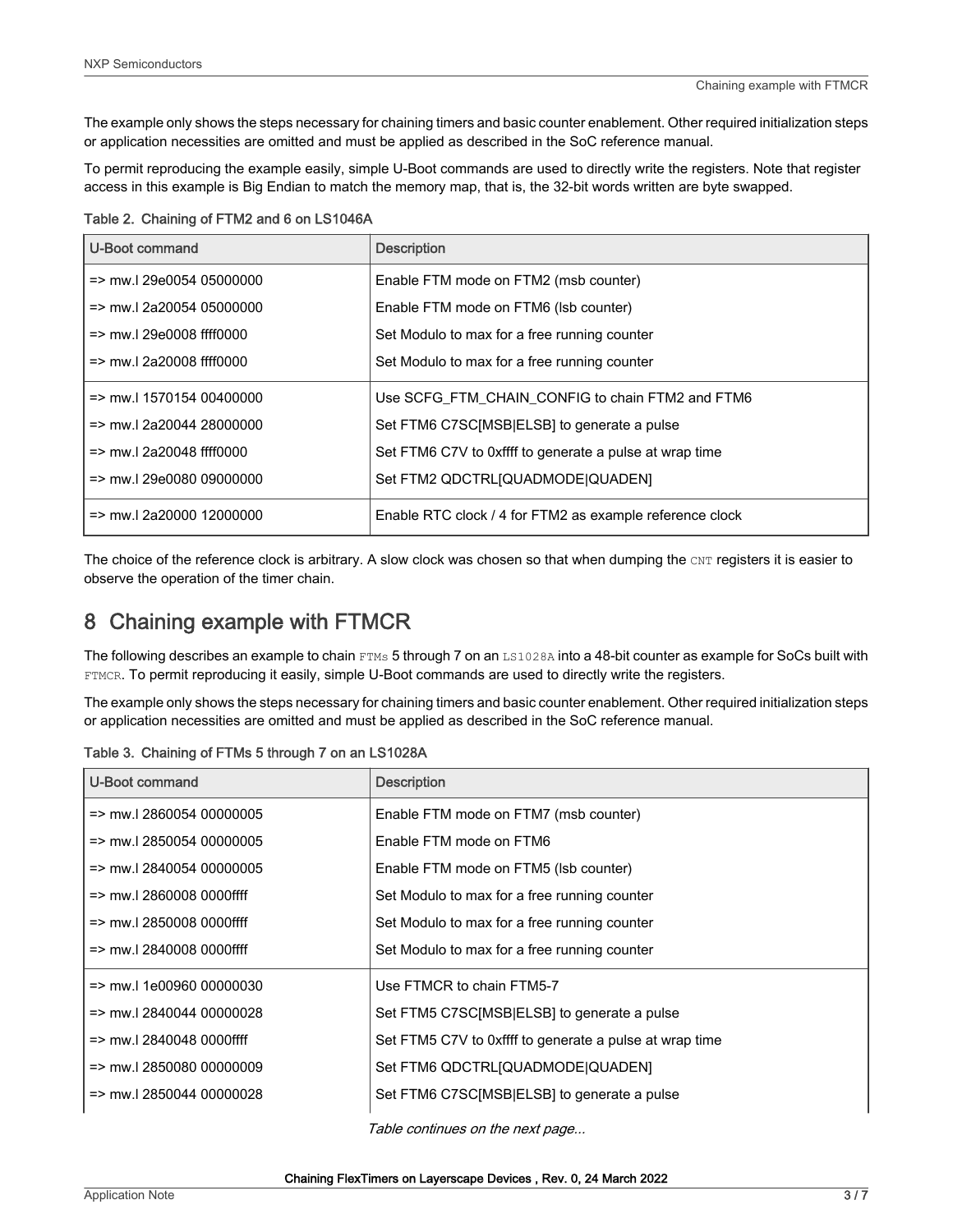<span id="page-3-0"></span>

| U-Boot command                      | <b>Description</b>                                            |
|-------------------------------------|---------------------------------------------------------------|
| $=$ mw.l 2850048 0000ffff           | Set FTM6 C7V to 0xffff to generate a pulse at wrap time       |
| => mw.l 2860080 00000009            | Set FTM7 QDCTRLIQUADMODE QUADENI                              |
| $\Rightarrow$ mw.I 2840000 0000000f | Enable System Clock / 128 for FTM5 as example reference clock |

The choice of the reference clock is arbitrary. A somewhat slow clock was chosen so that when dumping the  $CNT$  registers it is easier to observe the operation of the timer chain.

The general method to chain multiple FTMs should be clearly visible here. As other devices with FTMCR like LS1088A, LS2088A, or LX2160A have fewer timers, this example needs to be properly adjusted to write the right timer registers and chain only up to the maximum amount available.

The necessary changes to run this example of an LX2160A would be, for example, to only write the registers of FTM1 at 0x2800000 and FTM2 at 0x2810000 instead of FTM5 and FTM7, and set FTMCR to 0x01 to only connect those two FTMs. The same modification for the example works for an LS1088A or LS2088A.

| U-Boot command                       | <b>Description</b>                                            |
|--------------------------------------|---------------------------------------------------------------|
| $\Rightarrow$ mw. 2810054 00000005   | Enable FTM mode on FTM2 (msb counter)                         |
| $\Rightarrow$ mw. 2800054 00000005   | Enable FTM mode on FTM1 (Isb counter)                         |
| $\Rightarrow$ mw. 2810008 0000ffff   | Set Modulo to max for a free running counter                  |
| $\Rightarrow$ mw. 2800008 0000ffff   | Set Modulo to max for a free running counter                  |
| $\Rightarrow$ mw.   1e00960 00000001 | Use FTMCR to chain FTM1-2                                     |
| $\Rightarrow$ mw. 2800044 00000028   | Set FTM1 C7SC[MSB ELSB] to generate a pulse                   |
| $\Rightarrow$ mw. 2800048 0000ffff   | Set FTM1 C7V to 0xffff to generate a pulse at wrap time       |
| $\Rightarrow$ mw. 2810080 00000009   | Set FTM2 QDCTRLIQUADMODE QUADENI                              |
| $=$ mw. 2800000 0000000f             | Enable System Clock / 128 for FTM1 as example reference clock |

#### Table 4. Chaining FTM1 and 2 on LX2160A

## 9 Revision history

#### Table 5. Revision history

| Revision Number | Date            | <b>Substantive Changes</b> |
|-----------------|-----------------|----------------------------|
| 0               | ່ 24 March 2022 | Initial release            |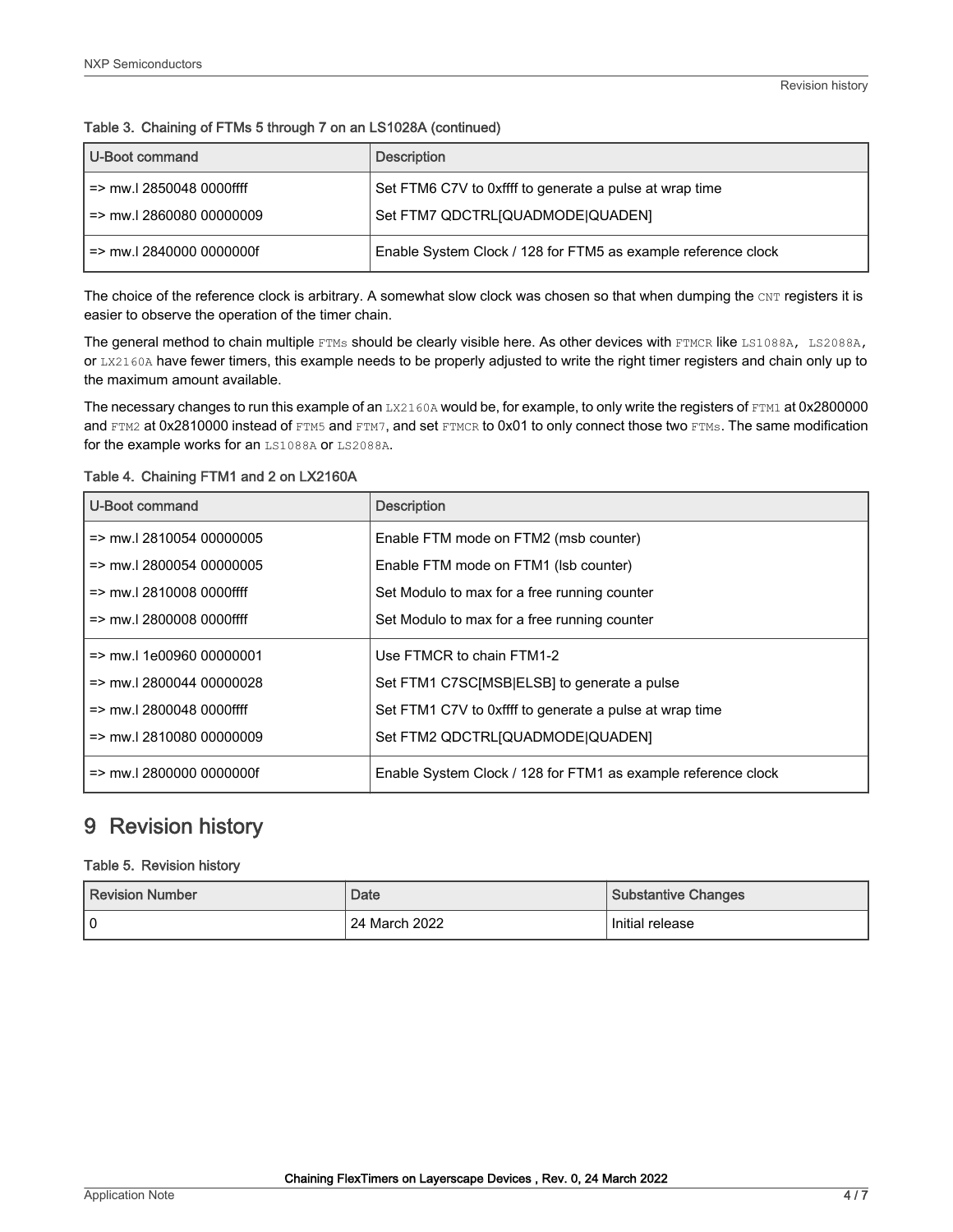## <span id="page-4-0"></span>Legal information

### **Definitions**

Draft - A draft status on a document indicates that the content is still under internal review and subject to formal approval, which may result in modifications or additions. NXP Semiconductors does not give any representations or warranties as to the accuracy or completeness of information included in a draft version of a document and shall have no liability for the consequences of use of such information.

#### **Disclaimers**

Limited warranty and liability - Information in this document is believed to be accurate and reliable. However, NXP Semiconductors does not give any representations or warranties, expressed or implied, as to the accuracy or completeness of such information and shall have no liability for the consequences of use of such information. NXP Semiconductors takes no responsibility for the content in this document if provided by an information source outside of NXP Semiconductors.

In no event shall NXP Semiconductors be liable for any indirect, incidental, punitive, special or consequential damages (including - without limitation lost profits, lost savings, business interruption, costs related to the removal or replacement of any products or rework charges) whether or not such damages are based on tort (including negligence), warranty, breach of contract or any other legal theory.

Notwithstanding any damages that customer might incur for any reason whatsoever, NXP Semiconductors' aggregate and cumulative liability towards customer for the products described herein shall be limited in accordance with the Terms and conditions of commercial sale of NXP Semiconductors.

Right to make changes — NXP Semiconductors reserves the right to make changes to information published in this document, including without limitation specifications and product descriptions, at any time and without notice. This document supersedes and replaces all information supplied prior to the publication hereof.

Suitability for use - NXP Semiconductors products are not designed, authorized or warranted to be suitable for use in life support, life-critical or safety-critical systems or equipment, nor in applications where failure or malfunction of an NXP Semiconductors product can reasonably be expected to result in personal injury, death or severe property or environmental damage. NXP Semiconductors and its suppliers accept no liability for inclusion and/or use of NXP Semiconductors products in such equipment or applications and therefore such inclusion and/or use is at the customer's own risk.

Applications — Applications that are described herein for any of these products are for illustrative purposes only. NXP Semiconductors makes no representation or warranty that such applications will be suitable for the specified use without further testing or modification.

Customers are responsible for the design and operation of their applications and products using NXP Semiconductors products, and NXP Semiconductors accepts no liability for any assistance with applications or customer product design. It is customer's sole responsibility to determine whether the NXP Semiconductors product is suitable and fit for the customer's applications and products planned, as well as for the planned application and use of customer's third party customer(s). Customers should provide appropriate design and operating safeguards to minimize the risks associated with their applications and products.

NXP Semiconductors does not accept any liability related to any default, damage, costs or problem which is based on any weakness or default in the customer's applications or products, or the application or use by customer's third party customer(s). Customer is responsible for doing all necessary testing for the customer's applications and products using NXP Semiconductors products in order to avoid a default of the applications and the products or of the application or use by customer's third party customer(s). NXP does not accept any liability in this respect.

Terms and conditions of commercial sale — NXP Semiconductors products are sold subject to the general terms and conditions of commercial sale, as published at http://www.nxp.com/profile/terms, unless otherwise agreed in a valid written individual agreement. In case an individual agreement is concluded only the terms and conditions of the respective agreement shall apply. NXP Semiconductors hereby expressly objects to applying the customer's general terms and conditions with regard to the purchase of NXP Semiconductors products by customer.

Export control - This document as well as the item(s) described herein may be subject to export control regulations. Export might require a prior authorization from competent authorities.

Suitability for use in non-automotive qualified products - Unless this data sheet expressly states that this specific NXP Semiconductors product is automotive qualified, the product is not suitable for automotive use. It is neither qualified nor tested in accordance with automotive testing or application requirements. NXP Semiconductors accepts no liability for inclusion and/or use of non-automotive qualified products in automotive equipment or applications.

In the event that customer uses the product for design-in and use in automotive applications to automotive specifications and standards, customer (a) shall use the product without NXP Semiconductors' warranty of the product for such automotive applications, use and specifications, and (b) whenever customer uses the product for automotive applications beyond NXP Semiconductors' specifications such use shall be solely at customer's own risk, and (c) customer fully indemnifies NXP Semiconductors for any liability, damages or failed product claims resulting from customer design and use of the product for automotive applications beyond NXP Semiconductors' standard warranty and NXP Semiconductors' product specifications.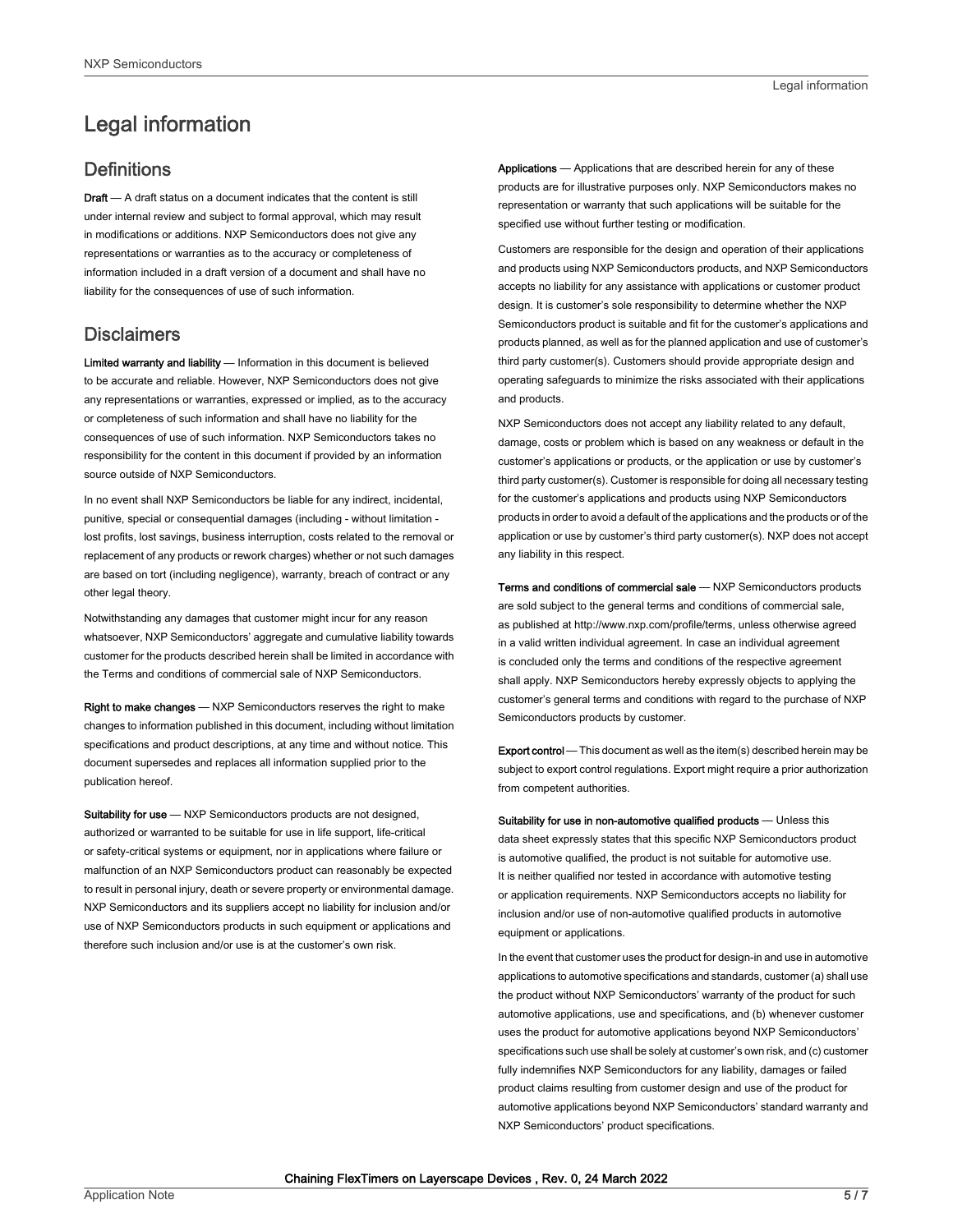Translations — A non-English (translated) version of a document, including the legal information in that document, is for reference only. The English version shall prevail in case of any discrepancy between the translated and English versions.

Security - Customer understands that all NXP products may be subject to unidentified vulnerabilities or may support established security standards or specifications with known limitations. Customer is responsible for the design and operation of its applications and products throughout their lifecycles to reduce the effect of these vulnerabilities on customer's applications and products. Customer's responsibility also extends to other open and/or proprietary technologies supported by NXP products for use in customer's applications. NXP accepts no liability for any vulnerability. Customer should regularly check security updates from NXP and follow up appropriately.

Customer shall select products with security features that best meet rules, regulations, and standards of the intended application and make the ultimate design decisions regarding its products and is solely responsible for compliance with all legal, regulatory, and security related requirements concerning its products, regardless of any information or support that may be provided by NXP.

NXP has a Product Security Incident Response Team (PSIRT) (reachable at [PSIRT@nxp.com\)](mailto:PSIRT@nxp.com) that manages the investigation, reporting, and solution release to security vulnerabilities of NXP products.

#### **Trademarks**

Notice: All referenced brands, product names, service names, and trademarks are the property of their respective owners.

NXP — wordmark and logo are trademarks of NXP B.V.

AMBA, Arm, Arm7, Arm7TDMI, Arm9, Arm11, Artisan, big.LITTLE, Cordio, CoreLink, CoreSight, Cortex, DesignStart, DynamIQ, Jazelle, Keil, Mali, Mbed, Mbed Enabled, NEON, POP, RealView, SecurCore, Socrates, Thumb, TrustZone, ULINK, ULINK2, ULINK-ME, ULINK-PLUS, ULINKpro, μVision, Versatile — are trademarks or registered trademarks of Arm Limited (or its subsidiaries) in the US and/or elsewhere. The related technology may be protected by any or all of patents, copyrights, designs and trade secrets. All rights reserved.

Airfast — is a trademark of NXP B.V.

**Bluetooth** — the Bluetooth wordmark and logos are registered trademarks owned by Bluetooth SIG, Inc. and any use of such marks by NXP Semiconductors is under license.

Cadence — the Cadence logo, and the other Cadence marks found at [www.cadence.com/go/trademarks](http://www.cadence.com/go/trademarks) are trademarks or registered trademarks of Cadence Design Systems, Inc. All rights reserved worldwide.

CodeWarrior — is a trademark of NXP B.V.

- ColdFire is a trademark of NXP B.V.
- ColdFire+ is a trademark of NXP B.V.
- EdgeLock is a trademark of NXP B.V.
- EdgeScale is a trademark of NXP B.V.
- EdgeVerse is a trademark of NXP B.V.

elQ - is a trademark of NXP B.V.

FeliCa - is a trademark of Sony Corporation.

**Freescale** — is a trademark of NXP B.V.

HITAG — is a trademark of NXP B.V.

ICODE and I-CODE — are trademarks of NXP B.V.

Immersiv3D — is a trademark of NXP B.V.

**I2C-bus** — logo is a trademark of NXP B.V.

Kinetis - is a trademark of NXP B.V.

Layerscape - is a trademark of NXP B.V.

Mantis - is a trademark of NXP B.V.

MIFARE — is a trademark of NXP B.V.

MOBILEGT — is a trademark of NXP B.V.

NTAG — is a trademark of NXP B.V.

Processor Expert - is a trademark of NXP B.V.

QorIQ - is a trademark of NXP B.V.

SafeAssure — is a trademark of NXP B.V.

SafeAssure - logo is a trademark of NXP B.V.

StarCore - is a trademark of NXP B.V.

Synopsys - Portions Copyright <sup>©</sup> 2021 Synopsys, Inc. Used with permission. All rights reserved.

Tower — is a trademark of NXP B.V.

UCODE — is a trademark of NXP B.V.

VortiQa — is a trademark of NXP B.V.